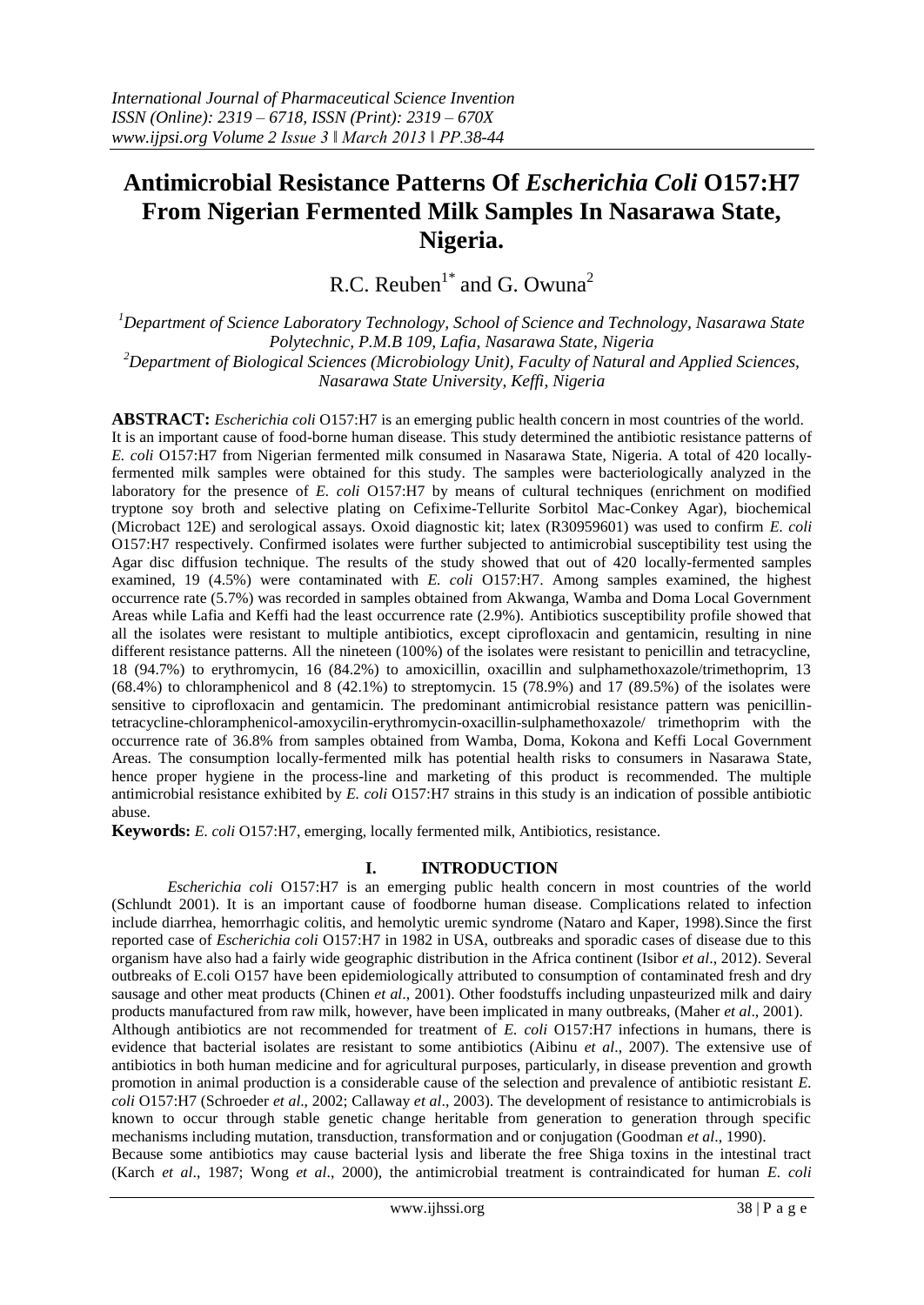O157:H7 infections. However, such treatments may be recommended for cystitis and pyelonephritis other than haemorrhagic colitis all caused by *E. coli* O157:H7 (Griffin, 1991). For those limitations of using antimicrobial agents in *E. coli* O157:H7 cases, the generally accepted belief is that the *E. coli* O157:H7 may still be susceptible to most antimicrobials. In addition to their epidemiological importance, the studies of antimicrobials susceptibility of *E. coli* O157:H7 may have more therapeutic significance as recent studies have indicated a possible role of early administration of antimicrobials in preventing the progression of haemolytic uremic syndrome and haemorrhagic colitis both caused by *E. coli* O157:H7 ( Molbak *et al*., 2002). The aim of this study was to determine the antibiotic resistance patterns of *E. coli* O157:H7 from Nigerian fermented milk consumed in Nasarawa state, Nigeria.

# **II. MATERIALS AND METHODS**

# **Sample Collection and Handling**

Four hundred and twenty (420) locally-fermented milk (*nono*) samples were obtained across Nasarawa State, Nigeria between April to November, 2012 for this study. Seventy (70) *nono* samples were randomly purchased from *nono* hawkers in each of the Local Government Area selected for this study viz: Akwanga and Wamba (Nasarawa North), Lafia and Doma (Nasarawa South) and Keffi and Kokona (Nasarawa West) respectively. Convenient sampling method was used for sampling. The selection of these areas was based on cattle population and *nono* hawkers. Each sample (25ml) was collected into a sterile corked plastic tube and then labelled appropriately. All samples were placed in separate sterile plastic bags to prevent spilling and cross contamination. Samples were stored in a cooler with ice packs and then transported to the Bacterial Zoonoses Laboratory of the Department of Veterinary Public Health and Preventive Medicine, Ahmadu Bello University Zaria, for Laboratory analysis within 4 to 5hours.

#### **Isolation of** *E. coli* **O157:H7**

The steps for the isolation of *E. coli* O157:H7 were conducted according to the isolation procedure of ISO, (2003). These steps included: Enrichment, Selective plating, biochemical characterization and serological confirmation by latex agglutination.

#### **Enrichment of the Locally-Fermented Milk (***nono***) Samples**

25ml of the *nono* sample was directly added to 225ml modified Tryptone soy broth supplemented by novobiocin (mTSB+N). The inoculated broths were incubated at  $37^{\circ}$ C for 24hours.

#### **Selective Plating and Identification of** *E. coli* **O157:H7 Colonies**

A loopful of the enriched sample (inoculated broth) was streaked onto Telluritte-Cefixime Sorbitol MacConkey agar (CT-SMAC agar) plate and incubated at  $37^{\circ}$ C for 24 hours.

A typical *E. coli* O157:H7 appeared as a non-sorbitol fermenter colony (NSFC) which is characterized as having a slightly transparent, almost colourless with a weak pale brownish appearance. About 4 to 5 colonies from the CT-SMAC agar plates were picked and sub-cultured onto non-selective medium, such as nutrient agar slants at 37°C for 24hours, and refrigerated for further biochemical and serological analysis. Also, NSFC were examined for the presence of gram negative rods by gram staining.

#### **Biochemical Test**

The strains were characterized biochemically using Microbact 12E (MB1130A<sup>+</sup>, Oxoid) according to the manufacturer's instruction. Identification of *E. coli* strains was done following a series of 12 biochemical tests.

# **Serological Test**

*E. coli* positive colonies were serologically confirmed by using *E. coli* O157:H7 latex agglutinations assay (R30959601, Oxoid), containing latex particles coated with antibodies specific for *E. coli* O157 and *E. coli* H7 antigen. Identification of *E. coli* O157:H7 was carried out following the manufacturer's instruction, hence colonies that agglutinated were considered to be *E. coli* O157:H7.

#### **Antimicrobial Susceptibility Test**

The isolates were screened for antimicrobial susceptibility, using the agar disk diffusion method by Kirby-Bauer, (1966). The following antibiotics (Oxoid) were used: Penicillin (10 units), Gentimicin (10µg), Ciprofloxacin (5µg), Streptomycin (10µg), Amoxycillin (25µg), Tetracycline (30µg), Chloramphenicol (30µg), Oxacillin (5µg), Erythromycin (5µg) and Sulphamethoxazole/Trimethoprim (25µg).

The isolates were uniformly streaked on Muller-Hinton agar plate and the antibiotic impregnated discs were applied onto the inoculated plates using sterile forceps. The plates were then incubated at  $37^{\circ}$ C for 24hrs, after which clear zones of inhibition for each antibiotic were measured using transparent ruler. The results were interpreted using the Clinical and Laboratory Standards Institute (CLSI) criteria (CLSI, 2007).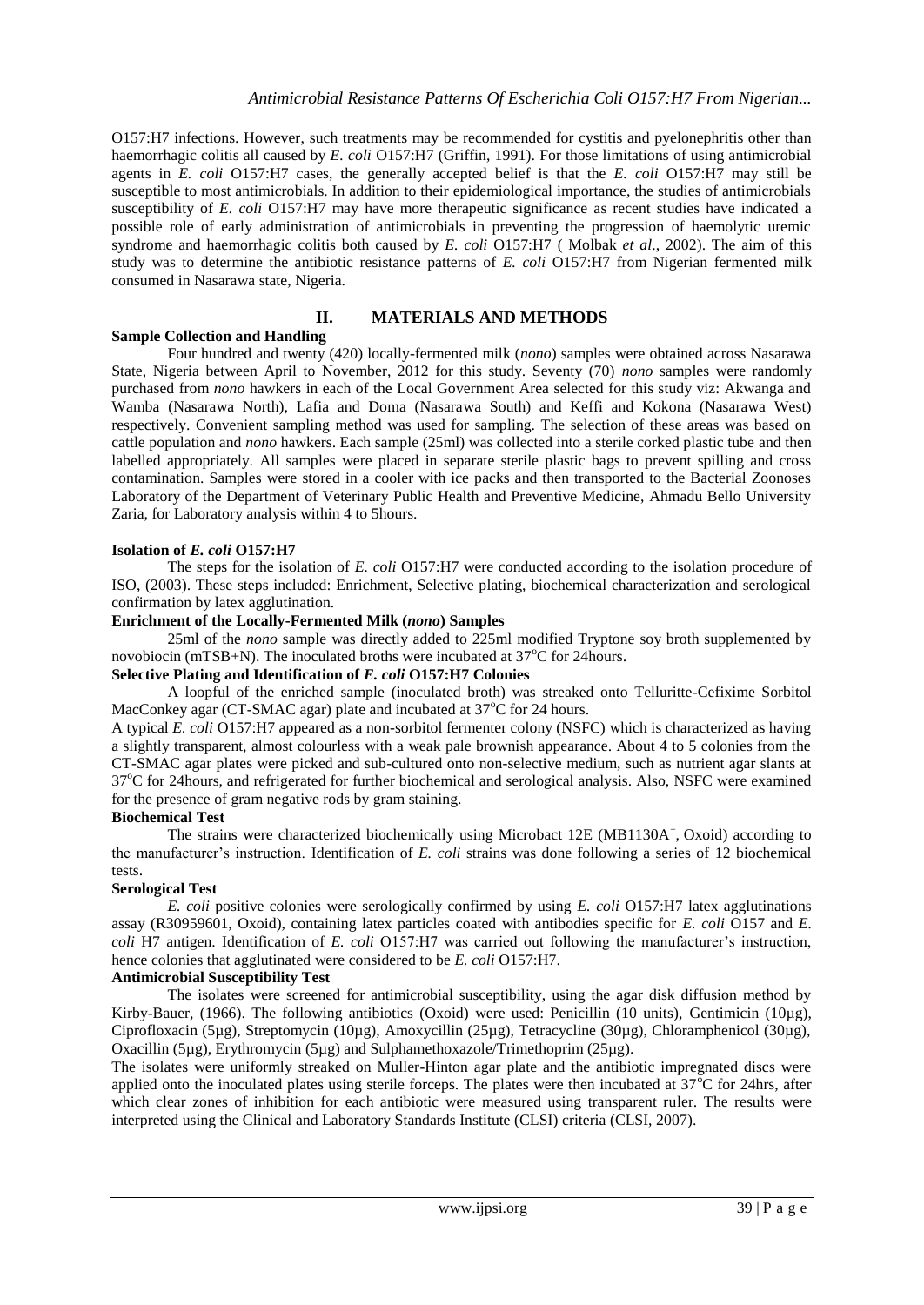# **III. RESULTS**

#### **Prevalence of** *E. coli* **O157:H7 and Antimicrobial Susceptibility of Isolates**

Table 1 summarizes the results of the occurrence of *E. coli* O157:H7 in fermented milk (*nono*) samples obtained from various Local Government Areas in Nasarawa State. Out of the 420 *nono* samples examined, 19 (4.5%) were found to be contaminated with *E. coli* O157:H7. The results also indicated the percentages of the occurrence of the pathogen across the selected Local Government Areas in Nasarawa States viz: Akwanga 4 (5.7%), Wamba 4 (5.7%), Lafia 2 (2.9%), Doma 4 (5.7%), Keffi 2 (2.9%) and Kokona 3 (4.3%) respectively Table 2 shows the antimicrobial susceptibility patterns of the 19 *E. coli* O157:H7, isolated from locally fermented milk (*nono*) samples, using 10 antibiotics. 17 (89.5%) of the isolates were sensitive to gentamicin, 15 (78.9%) were sensitive to ciprofloxacin, 8 (42.1%) were sensitive to streptomycin, 3 (15.8%) were sensitive to oxacillin and sulphamethoxazole/trimethoprim, 1 (5.3%) was sensitive to chloramphenicol and amoxicillin and none was sensitive to penicillin, tetracycline and erythromycin respectively.

Antibiotic susceptibility profile showed that virtually all the isolates were resistant to one or multiple antibiotics. However, 19 (100%) of the 19 *E. coli* O157:H7 isolates were resistant to penicillin and tetracycline, 18 (94.7%) were resistant to erythromycin, 16 (84.2%) were resistant to amoxicillin, oxacillin and sulphamethoxazole/trimethoprim, 13 (68.4%) were resistant to chloramphenicol, 8 (42.1%) were resistant to streptomycin and none was resistant to ciprofloxacin and gentamicin (Table 2). Gentamicin, ciprofloxacin and streptomycin were the most sensitive antibiotics whereas penicillin, tetracycline and erythromycin were the least sensitive. The total percentage resistivity of the antibiotics tested against the *E. coli* O157:H7 isolates was 51.3% (Table 3).

The antimicrobial resistance patterns are shown in Table 4. The most common patterns were penicillintetracycline-chloramphenicol-amoxycillin-erythromycin-oxacillin- sulphamethoxazole/trimethoprim 7 (36.8%), penicillin-streptomycin-tetracycline-chloramphenicol-amoxycillin-erythromycin-oxacillin-

sulphamethoxazole/trimethoprim 3 (10.5%), penicillin-strepromycin-tetracycline-amoxycillin-erythromycinoxacillin-sulphamethoxazole/trimethoprim 2 (10.5%) and penicillin-tetracycline-amoxycillin-erythromycinoxacillin-sulphamethoxazole/trimethoprim 2 (10.5%). Penicillin and tetracycline resistance were most common among the various patterns observed. The highest levels of multidrug resistance observed were in isolates from Wamba, Doma, Kokona and Keffi Local Government Areas respectively. The relationship between the patterns of antibiotic resistance and number of isolates showing such pattern is presented in Table 5.

# **Table 1. Prevalence of** *E. coli* **O157: H7 in Locally-Fermented Milk (***Nono***) Sold in Nasarawa State,**

| Nigeria.     |                        |                     |  |
|--------------|------------------------|---------------------|--|
| <b>LGA</b>   | No. $(\% )$ of Samples | $No.$ (%) Positives |  |
| Akwanga      | 70(16.7)               | 4(5.7)              |  |
| Wamba        | 70(16.7)               | 4(5.7)              |  |
| Lafia        | 70(16.7)               | 2(2.9)              |  |
| Doma         | 70(16.7)               | 4(5.7)              |  |
| Keffi        | 70(16.7)               | 2(2.9)              |  |
| Kokona       | 70(16.7)               | 3(4.3)              |  |
| <b>Total</b> | 420 (100)              | 19(4.5)             |  |

#### **Table 2. Antimicrobial Susceptibility Pattern of** *E .coli* **O157:H7 Isolates from Locally Fermented Milk (***Nono***) Sold in Nasarawa State.**  $S_{11}$ contibility

|                    |                         |           | Susceptionity |               |  |
|--------------------|-------------------------|-----------|---------------|---------------|--|
|                    |                         | R         |               | S             |  |
| Antibiotic         | Concentration $(\mu g)$ | No. (%)   | No. (%)       | No. (%)       |  |
| Penicillin         | 10                      | 19(100.0) | $\theta(0.0)$ | $\theta(0.0)$ |  |
| Ciprofloxacin      | 5                       | 0(0.0)    | 4(21.1)       | 15 (78.9)     |  |
| Gentamicin         | 10                      | 0(0.0)    | 2(10.5)       | 17(89.5)      |  |
| Streptomycin       | 10                      | 8(42.1)   | 3(15.8)       | 8(42.1)       |  |
| Tetracycline       | 30                      | 19(100.0) | 0(0.0)        | 0(0.0)        |  |
| Chloramphenicol    | 30                      | 13 (68.4) | 5(26.3)       | 1(5.3)        |  |
| Amoxicillin        | 25                      | 16(84.2)  | 2(10.5)       | 1(5.3)        |  |
| Erythromycin       |                         | 18 (94.7) | 1(5.3)        | 0(0.0)        |  |
| Oxacillin          |                         | 16(84.2)  | 0(0.0)        | 3(15.8)       |  |
| sulphamethoxazole/ |                         |           |               |               |  |
| trimethoprim       | 25                      | 16 (84.2) | 0(0.0)        | 3(15.8)       |  |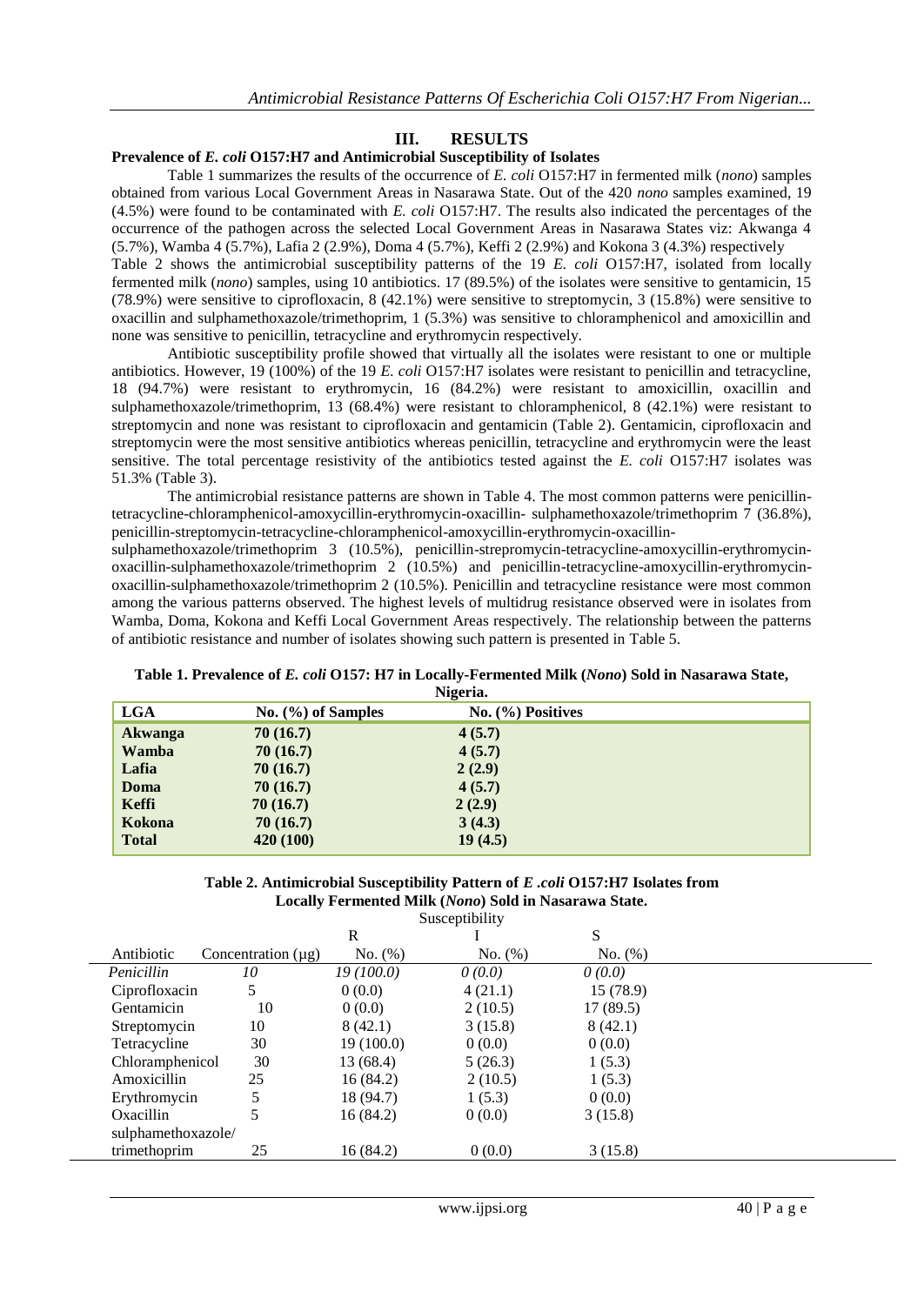| <b>Isolates from Nasarawa State.</b> |                 |                                 |  |  |
|--------------------------------------|-----------------|---------------------------------|--|--|
| <b>LGA</b>                           | No. of Isolates | No. (%) of Antibiotic Resistant |  |  |
| Akwanga                              |                 | 26(65)                          |  |  |
| Wamba                                |                 | $-24(60)$                       |  |  |
| Lafia                                |                 | 13(32.5)                        |  |  |
| Doma                                 | 4               | 29(72.5)                        |  |  |
| Keffi                                |                 | 12(30)                          |  |  |
| Kokona                               |                 | 19(47.5)                        |  |  |
| <del>Total</del>                     | ம               | <del>123 (51.3)</del>           |  |  |
|                                      |                 |                                 |  |  |

# **Table 3. Percentage Resistivity of the Tested Antibiotics Against** *E. coli* **O157:H7**

**Table 4. Antimicrobial resistance Patterns of 19 Isolates of** *E. coli* **O157:H7 from Locally Fermented Milk (***nono***) Sold in Nasarawa State.**

|   | No. of Antibiotics<br>Resistance Pattern        | No. $(\%)$ of Isolates | LGA            |  |
|---|-------------------------------------------------|------------------------|----------------|--|
|   | Pen, Tet, Chl, Ery                              | 1(5.3)                 | Wa             |  |
| 4 | Pen, Str, Tet, Sul                              | 1(5.3)                 | Ak             |  |
| 5 | Pen, Str, Tet, Ery, Sul                         | 1(5.3)                 | La             |  |
| 6 | Pen, Tet, Amo, Ery, Oxa, Sul                    | 2(10.5)                | Ke, Ko         |  |
| 6 | Pen, Tet, Chl, Amo, Ery, Oxa                    | 1(5.3)                 | Wa             |  |
| 7 | Pen, Tet, Chl, Amo, Ery, Oxa, Sul               | 7(36.8)                | Wm, Do, ko, ko |  |
| 7 | Pen, Str, Tet, Amo, Ery, Oxa, Sul               | 2(10.5)                | Do, Ak         |  |
| 7 | Pen, Str, Tet, Chl, Amo, Ery, Oxy               | 1(5.3)                 | Ak             |  |
| 8 | Pen, Str, Tet, Chl, Amo, Ery, Oxa, Sul 3 (15.8) |                        | Do, Ak, La     |  |

Symbols: Pen, penicillin; Tet, tetracycline; Chl, chloramphenicol; Cip, ciprofloxacin; Gen, gentamicin; Str, streptomycin; Ery, Erythromycin; Amo, Amoxycillin; Oxa, oxacillin; Sul, sulphamethoxazole/trimethoprim; Wa, Wamba; Ak, Akwanga; La, Lafia; Ke, Keffi; Ko, Kokona and Do, Doma.

# **Table 5. The Relationship Between the Patterns of Antibiotic Resistance and Number of Isolates**

| S/N                     | <b>No. of Antibiotic</b> | No. $(\%)$ of Isolates |
|-------------------------|--------------------------|------------------------|
| 1                       | 4                        | 1(5.3)                 |
| $\mathbf{2}$            | 4                        | 1(5.3)                 |
| 3                       | 5                        | 1(5.3)                 |
| $\overline{\mathbf{4}}$ | 6                        | 2(10.5)                |
| 5                       | 6                        | 1(5.3)                 |
| 6                       |                          | 7(36.8)                |
| 7                       |                          | 2(10.5)                |
| 8                       |                          | 1(5.3)                 |
| 9                       | 8                        | 3(15.8)                |
|                         |                          |                        |

# **IV. DISCUSSION**

The prevalence of *E. coli* O157:H7 in locally-fermented milk (*nono*) in Nasarawa State recorded in this study is 4.5%. This is higher than the data reported in Plateau State, Nigeria, where 5 (0.71%) out of 350 *nono* samples and 21 (3.00%) from 350 raw milk samples were detected (Itelima *et al*., 2010). The occurrence of this organism in this study is also higher than the data reported in raw milk from the United States of America in which out of the 1, 021 bovine milk samples examined, 20 (2.0%) were positive for *E. coli* O157:H7 (Armstrong *et al*., 1996). Lower occurrence rate of *E. coli* O157:H7 (O.5%) in traditional dairy products was recorded from a study in Iran (Rahimi *et al*., 2012) as compared with the result obtained from this study.

*E. coli* O157:H7 has also been isolated from yoghurt which is also a fermented milk product (Morgan *et al*., 1993). These authors have reported that the occurrence rate was as high as 5% in some yoghurt samples and some samples contained the organism at levels of  $\leq 10$  cells per millilitre contamination. They suspected that contamination of fermented milk samples may have come from raw milk used for its production or from handlers due to poor processing. The significance of the isolation of *E. coli* O157:H7 from this local milk product (*nono*) is of general public health concern because many people in Nigeria, mostly in the northern States consume this product. Thus, the product may be one of the major vehicles for *E. coli* O157:H7 transmission from cattle to man.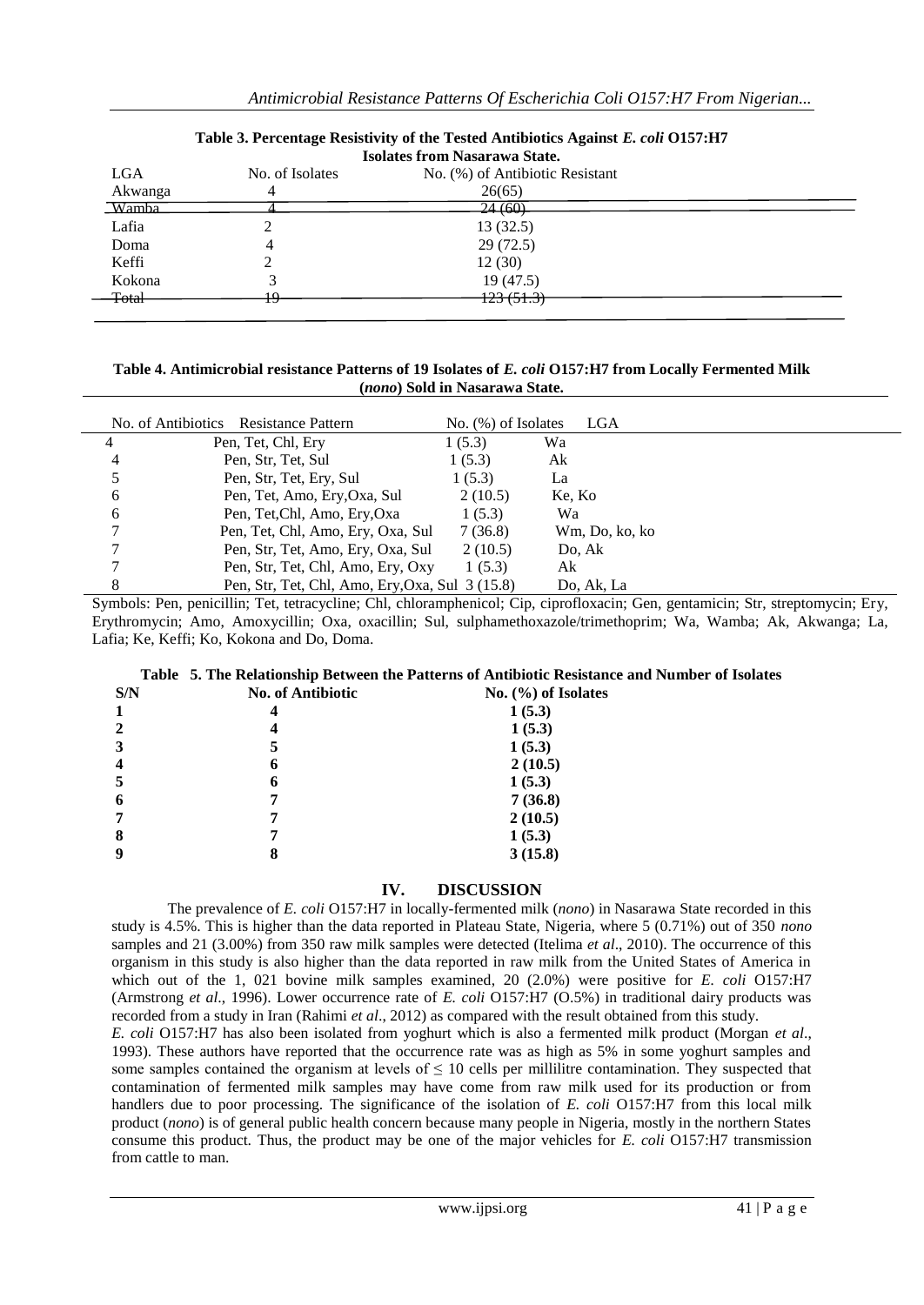The relatively higher occurrence of *E. coli* O157:H7 in locally-fermented milk (*nono*) in Nasarawa State, Nigeria may be attributed to lack of effective sanitary precautions and less careful handling procedures during milking process and *nono* production. The use of traditional milking methods also expose milk to pathogenic bacteria found in cow udders and probably on the hands of the milkers who may have come in contact with faeces of the cows. The unhygienic environmental conditions where *nono* is marketed may also contribute to its contamination. The use of more sensitive assay such as enrichment broth and selective media for the isolation of *E. coli* O157:H7 in this study might have helped in obtaining a higher occurrence of the organism. In a study in USA by Clark *et al*. (1989), *E. coli* O157:H7 was not isolated from any of the milk samples examined. These authors suggested that the absence of the organism in milk was as a result of the use of assay which was insensitive to *E. coli* O157:H7.

The antimicrobial sensitivity tests showed a high level of resistance to most of the antibiotics used. The development of antimicrobial resistance by the bacteria to these drugs poses a major challenge in both human and animal medicine because these drugs are commonly used in the treatment of human patients and in veterinary practice. Uncontrolled usage of antibiotics in treatment of animals and their incorporation in animal feeds has been suspected to account significantly to the increase in antibiotic resistance in human bacterial isolates (WHO, 2000; Galland *et al*., 2001).

Penicillin and tetracycline resistance were the highest. All the isolates (100%) tested were resistant to both antibiotics. This is in agreement with the finding of Olatoye (2010), which recorded a high level of tetracycline resistance of 91.4% among isolates of *E. coli* O157:H7. Al Haj *et al.* (2007) also observed high resistance to tetracycline (81.4 %); Shitandi and Sternesjö (2001) obtained also high resistance to penicillin (72%) and to Tetracycline (57.9%); O'Brien (1987) also reported high resistance to tetracycline (72%). The high level of resistance of tetracycline obtained in this study may be as a result of it being the most commonly available antibiotic used as growth promoter and routine chemoprophylaxis among livestock in Nigeria (Olatoye, 2010). This is worrisome considering that tetracycline is a first line drug in Nigeria, and as in most developing countries, people with gastrointestinal infections readily purchase it across the counter for selfmedication (Chigor *et al*., 2010). Penicillin resistance as obtained from this study may be as a result of the frequent usage of this antibiotic in treating diseases in cattle (Byrne *et al*., 2003). According to Hart and Kariuki (1998) and Okeke *et al*. (1995) penicillin and tetracycline are known to be extensively used in developing countries.

High rate of resistance to sulphamethoxazole/trimethoprim (84.2%) is in agreement with the previous work by Shroeder *et al*. (2001), who reported that among 189 *E. coli* O157:H7 isolates recovered from various sources between 1985 and 2000, 19 (10%) were resistant to this antibiotic. This antimicrobial is commonly used to treat respiratory infections, diarrhoea, mastitis, and other infections in beef and dairy cattle. Resistance was found to be relatively low in streptomycin. This probably may be because of less exposure to the antibiotic due to the discourage use of the antibiotic and the fact that it is usually administered intravenously thereby restricting indiscriminate use (Cheesbrough, 2000). This shows that streptomycin can be used as an antibiotic of choice against *E. coli* O157:H7 infections, except for its serious side effect (Prescott *et al*., 2005)

The high prevalence of resistance of *E. coli* O157:H7 isolates to erythromycin, oxacillin, amoxicillin and chloramphenicol is of importance from the view point of medical and veterinary practice in Nigeria. This could be a reflection of use and misuse of these antibiotics in the society. This finding is not surprising because outside the hospital environment the general population have easy access to various antibiotics at any drug store without any prescription from a medical practitioner.

In this study, all the *E. coli* O157:H7 isolates tested showed multidrug resistance to the antibiotics tested at various percentages. This result is in agreement with the findings by other researchers, who reported multidrug resistance among *E. coli* O157:H7 isolates (Kim *et al*., 1994; Schroeder *et al*., 2002**).** Various isolates were resistant to 4, 5, 6, 7 and 8 of the antibiotics tested. Isolates from Doma, Akwanga and Lafia showed higher frequencies of multidrug resistance. Multiple antimicrobial resistance in *E. coli* O157:H7 isolates may partly result from the spread of genetic elements including plasmids, transposons, and integrons (Zhoa *et al*., 2001) that may confer resistance to numerous antimicrobials. According to Aarestrup (1995) and Levin *et al*. (1997), multiple resistances capable of regional dissemination can emerge as a result of antimicrobial selection pressure in either livestock or humans. Evidence has been found which indicates that resistant strains of pathogens can be transmitted to humans through food (Oosterom, 1991; Khachatourians, 1998).

This increase in multidrug resistance is quite alarming coupled with the fact that all these isolates harboured plasmids on which these genes may be located and which are highly transferable. The selection and spread of resistant organisms in developing countries, which can often be traced to complex socioeconomic and behavioural antecedents, has contributed to the escalating problem of antibiotic resistance worldwide (Okeke *et al*., 1999).

Results from this study indicate that ciprofloxacin (floroquinolone) and gentamicin (aminoglycoside) are the drugs of choice for *E. coli* O157:H7, since none of the isolates was resistant to them. This shows the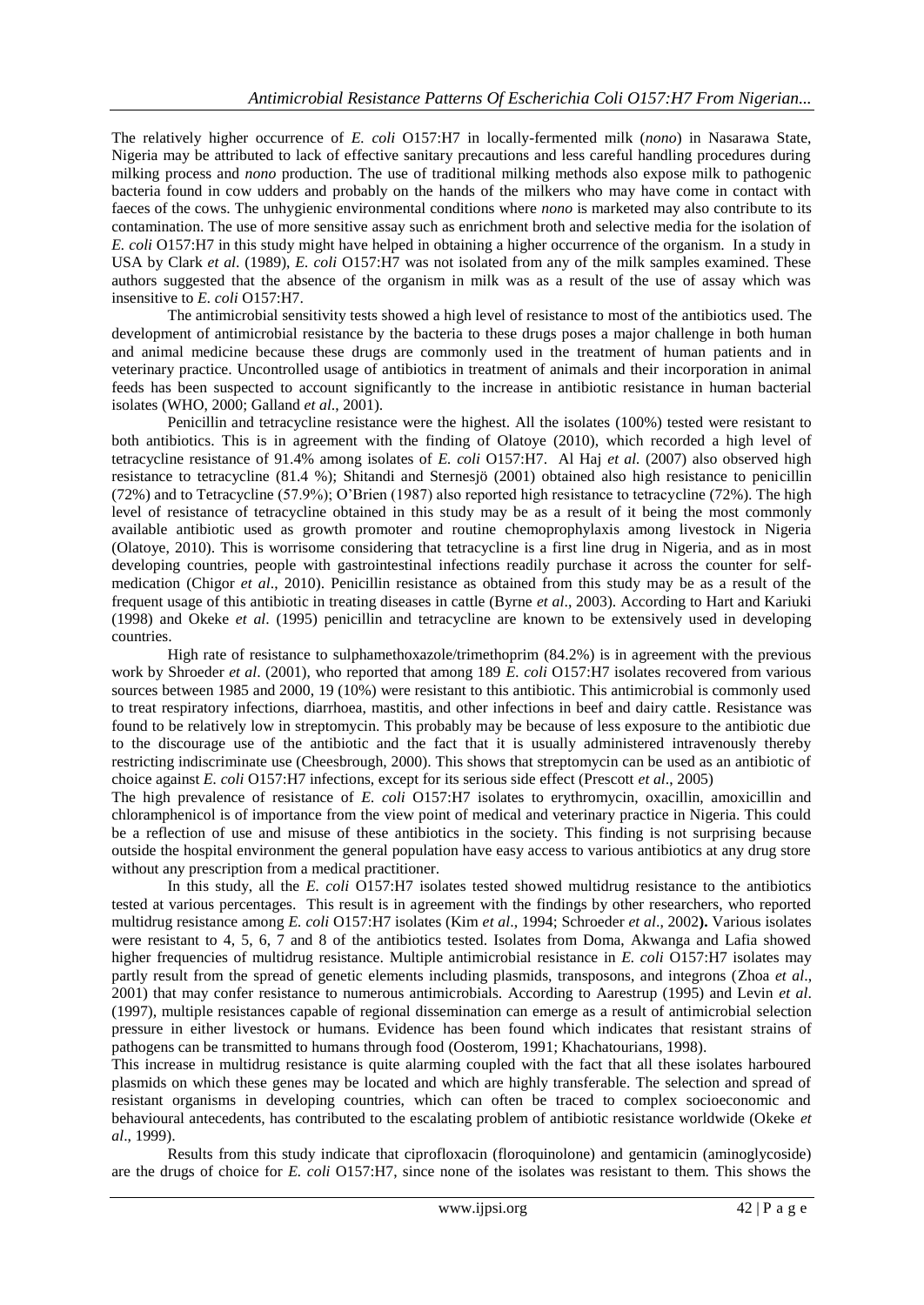effectiveness of the floroquinolones and aminoglycosides, and is in agreement with the finding of Scheld, 2003, suggesting the use of this class of antibiotics.

The public health significance of these findings is that antimicrobial resistant *E. coli* O157:H7 from *nono* (or dairy animals) may colonize the human population via the food chain, consumption of *nono*, contact through occupational exposure, or waste runoff from *nono* production facilities to the neighbourhood. Indiscriminate use of antimicrobials among livestock producers and marketers in Nigeria could also be responsible for the resistance pattern obtained in this study.

The development of antimicrobial resistance by the *E. coli* O157:H7 isolates to these drugs poses a major challenge in both human and animal medicine because these drugs are commonly used in the treatment of human patients and in veterinary practice. Uncontrolled usage of antibiotics in treatment of animals and their incorporation in animal feeds has been suspected to account for majority of the increase in antibiotic resistance in human bacterial isolates (WHO, 2000; Galland *et al*., 2001). The developmental of resistance to antimicrobials occurs through stable genetic change heritable from generation to generation through specific mechanisms including mutation, transduction, transformation, and or conjugation (Goodman *et al*., 1990; Metlay *et al*., 2006). The shedding of the resistant bacteria into the environment by cattle may lead to a widespread dissemination of antibiotic resistant genes to the resident bacteria in the environment (Callaway *et al*., 2003, 2004; Mashood, *et al*., 2006).

#### **VII. CONCLUSION**

The antimicrobial susceptibility of *E. coli* O157:H7 isolates showed a high prevalence of resistance to most of the antibiotics used. The data suggest that selection pressure imposed by the use of these antibiotics whether therapeutically in human and veterinary medicine or as prophylaxis in the animal production, is a key driving force in the selection of antimicrobial resistance in *E. coli* O157:H7. There is a need to legislate and enforce laws to limit the prescription and dispensing of antibiotics and other drugs to only qualified professionals. Education of the public on the dangers of indiscriminate purchase and use of drugs is also imperative.

#### **REFERENCES**

- [1]. Aarestrup, F.M. (1995). Occurrence of Glycopeptides Resistance Among *Enterococcus faecium* Isolates from Conventional and Ecological Poultry Farms. *Journal of Microbial Drug Resistance*. 1: 255-257.
- [2]. Aibinu, I.E., Peters, R.F., Amisu, K.O., Adesida, S.A., Ojo, M.O., and Tolu, O. (2007). Multidrug Resistance in *E. coli* O157 Strains and the Public Health Implication. *Journal for Animal Science*. 3(3): 22-33.
- [3]. Al Haj, N., Mariana, N.S., Raha, A.R. and Ishak, Z. (2007). Prevalence of Antibiotic Resistance Among *Escherichia coli* from Different Sources. Malaysia Research Journal of Pharmacology. 1(2): 44-49.
- [4]. Armstrong, G. L., Hollingsworth, J. and Morris, J. G. J. (1996). Emerging Foodborne Pathogens: *Escherichia coli* O157:H7 as a Model of Entry of a New Pathogen into the Food Supply of the Developed World. *Epidemiologic Reviews*. 18: 29–51.
- [5]. Byrne, C.M., Erol, I., Call, J.E., Kaspar, C.W., Buege, D.R., Hiemke, C.J., Fedorka-Cray, P.J., Benson, A.K., Wallace, F.M. and Luchansky J.B. (2003). Characterization of *Escherichia coli* O157:H7 from Downer and Healthy Dairy Cattle in the Upper Midwest Region of the United States. *Journal of Applied and Environmental Microbiology*. 69(8): 4683-4688.
- [6]. Callaway, R.T., Anderson, C.R., Elder, R.O., Edrington, S.T., Genovese, J.K., Bischoff, M.K., Poole, L.T., Jung, S.Y., Harvey, B.R. and Nisbet, J.D. (2003). Preslaughter Intervention Strategies to Reduce Food-Borne Pathogens in Food Animals. *Journal for Animal Science*. 81: 2.
- [7]. Callaway, R.T., Anderson, C.R., Elder, R.O., Edrington, S.T., Genovese, J.K., Bischoff, M.K., Poole, L.T., Jung, S.Y., Harvey, B.R. and Nisbet, J.D. (2004). What are we Doing About *E. coli* O157:H7 in Cattle? *Journal of Animal Science*. 82: 93- 99.
- [8]. Cheesbrough, M. (2000). *District Laboratory Practice in Tropical Countries.* Part 2. Cambridge University Press, United Kingdom. PP 151-220.
- [9]. Chigor, V.N., Umoh, J.V., Smith, I.S., Igbinosa, O.E. and Okoh, I.A. (2010). Multidrug Resistance and Plasmid Patterns of *Escherichia coli* O157 and Other *E. coli* Isolated from Diarrhoeal Stools and Surface Waters from Some Selected Sources in Zaria, Nigeria. *International Journal of Environmental Research and Public Health*. 7: 3831-3841.
- [10]. Chinen, I., Tanaro, J.D., Milliwebsky, E., Lound, L.H., Chillemi, G., Ledri, S., Baschkier, A., Scarpin, M., Manfredi, E. and Rivas, M. (2001): Isolation and characterization of *Escherichia coli* O157:H7 from retail meats in Argentina. *J. Food Prot*. 64: 1346-1351.
- [11]. Clark, R.C., McEwen, S.A. and Cannon, V.P. (1989). Isolation of Verocytotoxin- Producing *Escherichia coli* from Milk in South-Western Ontario. *Epidemiologic Infections*. 102: 253-260.
- [12]. CLSI. (2005). *Performance Standards for Antimicrobial Susceptibility Testing; Fifteenth InformationalSupplement*, *M100-S15*; Clinical and Laboratory Standards Institute Wayne (CLSI): Chicago, IL, USA; Volume 25, No. 1.
- [13]. Galland, C.J., Hyatt, R.D., Crupper, S.S. and Acheson, W.D. (2001). Prevalence, Antibiotic Susceptibility, and Diversity of *E. coli* O157:H7 Isolates from a Longitudinal Study of Beef Cattle Feedlots. *Journal of Applied and Environmental Microbiology*.  $67·4.$
- [14]. Goodman, A.G., Theodore, W.R., Alan, S.N. and Palmer, T. (1990). The Pharmacological Basis of Therapeutics: Eighth edition: Pergamon Press. PP. 1020- 1021.
- [15]. Griffin, P. M., and Tauxe, R. V. (1991). The Epidemiology of Infections Caused by *Escherichia coli* O157:H7, Other Enterohemorrhagic *E. coli*, and the Associated Haemolytic Uremic Syndrome. *Epidemiologic Reviews*. 13: 60-98.
- [16]. Hart, A. and Ariuki, K. S. (1998). Antimicrobial Resistance in Developing Countries. *British Medical Journal*. 317: 647-650.
- [17]. ISO (2003). Isolation and Identification of Enterohaemorrhagic *Escherichia coli* O157. 1<sup>st</sup> Edition. International Organization for Standardization, Geneve, Switzerland.